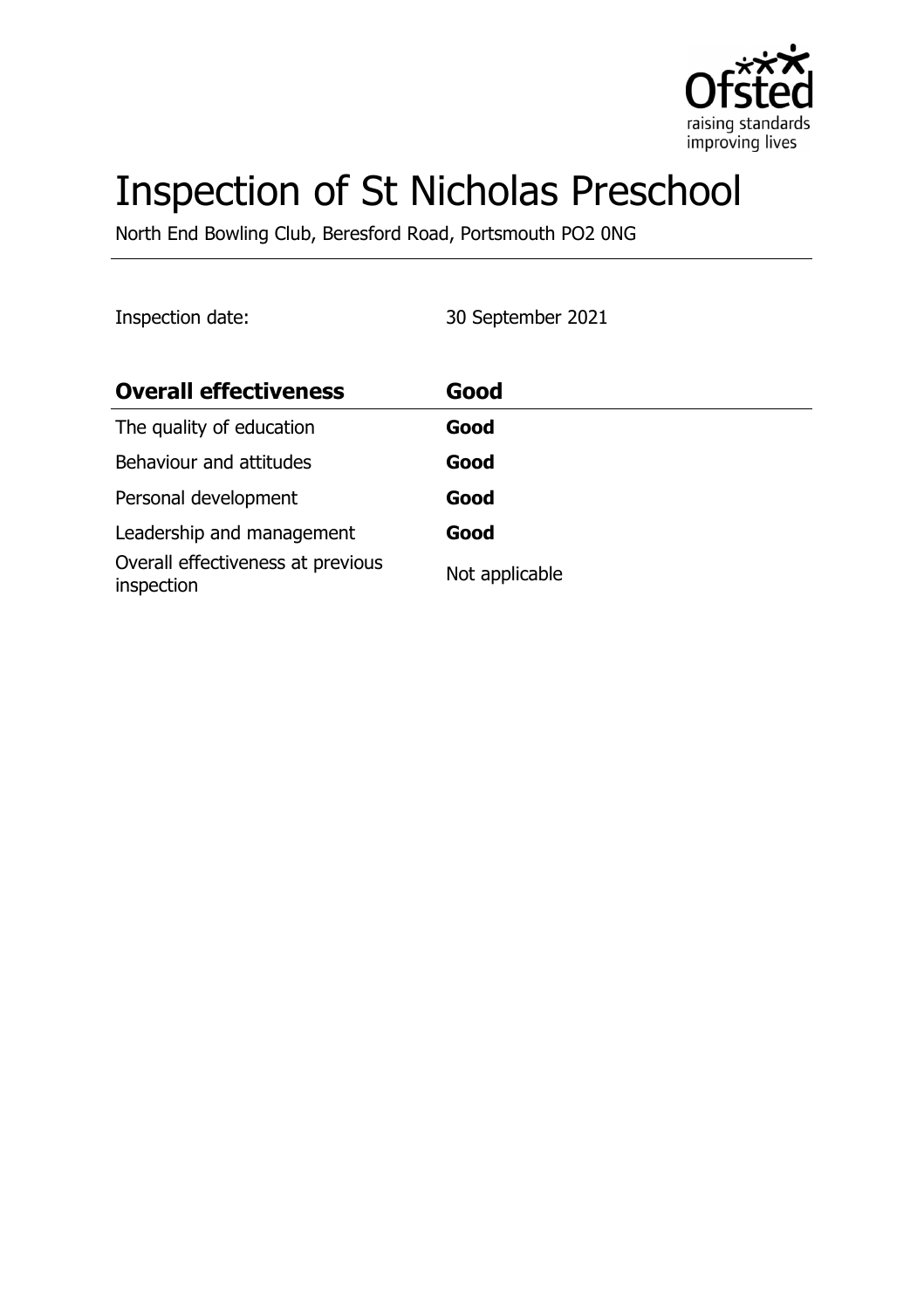

## **What is it like to attend this early years setting?**

#### **The provision is good**

Children exhibit good levels of confidence. They do this when they voice their opinions in small groups and dance energetically to favourite songs. Children happily collect preferred toys to enrich their play. Children are imaginative. They spontaneously link small blocks together to make telescopes and talk about unusual creatures that live in the sea, such as cuttlefish.

It is important to staff that all children achieve their full potential. With this in mind, they carefully plan a suitable range of learning experiences. All children, including those with special educational needs and/or disabilities (SEND), make good levels of progress across the curriculum.

Staff continually help children build on their good language skills. They talk to children about different features of the outdoor environment. This is evident when they encourage children to describe how the outside of a conker feels when they hold it in their hands.

In response to the recent COVID-19 (coronavirus) pandemic, staff altered arrival procedures. Parents no longer enter the pre-school room with children. However, children form strong bonds with their key person, they provide a warm welcome and this helps them to feel safe. Children cheerfully enter the room and relax into play. Children are consistently kind to friends. They work together to complete tasks and talk to each other about their own families.

#### **What does the early years setting do well and what does it need to do better?**

- $\blacksquare$  Staff support children very well to use their social skills. This is obvious when they show children how to make play dough. Children vigorously stir the ingredients before passing the large bowl to the child sitting next to them. They are patient and happy to wait their turn. Children use their physical skills as they push the wooden spoon through the thick mixture. They listen carefully and follow instructions until they successfully complete the task.
- $\blacksquare$  Staff build strong partnerships with parents, who speak affectionately about their child's time at pre-school. Most parents comment on the improvement they notice in their child's speech since they have been coming to pre-school. Staff offer parents advice and guidance. For example, they provide ideas about how to make nutritious lunches and guidance on toileting.
- $\blacksquare$  Children thoroughly enjoy working alongside staff, who are always sensitive to their needs. Staff speak gently to children and encourage them to attempt tasks, even if they need a little bit of adult support. Children independently squeeze out paint onto trays, thinning it out with water. Staff support young children to carefully cut pieces of fruit. Children develop their early mark-making skills. They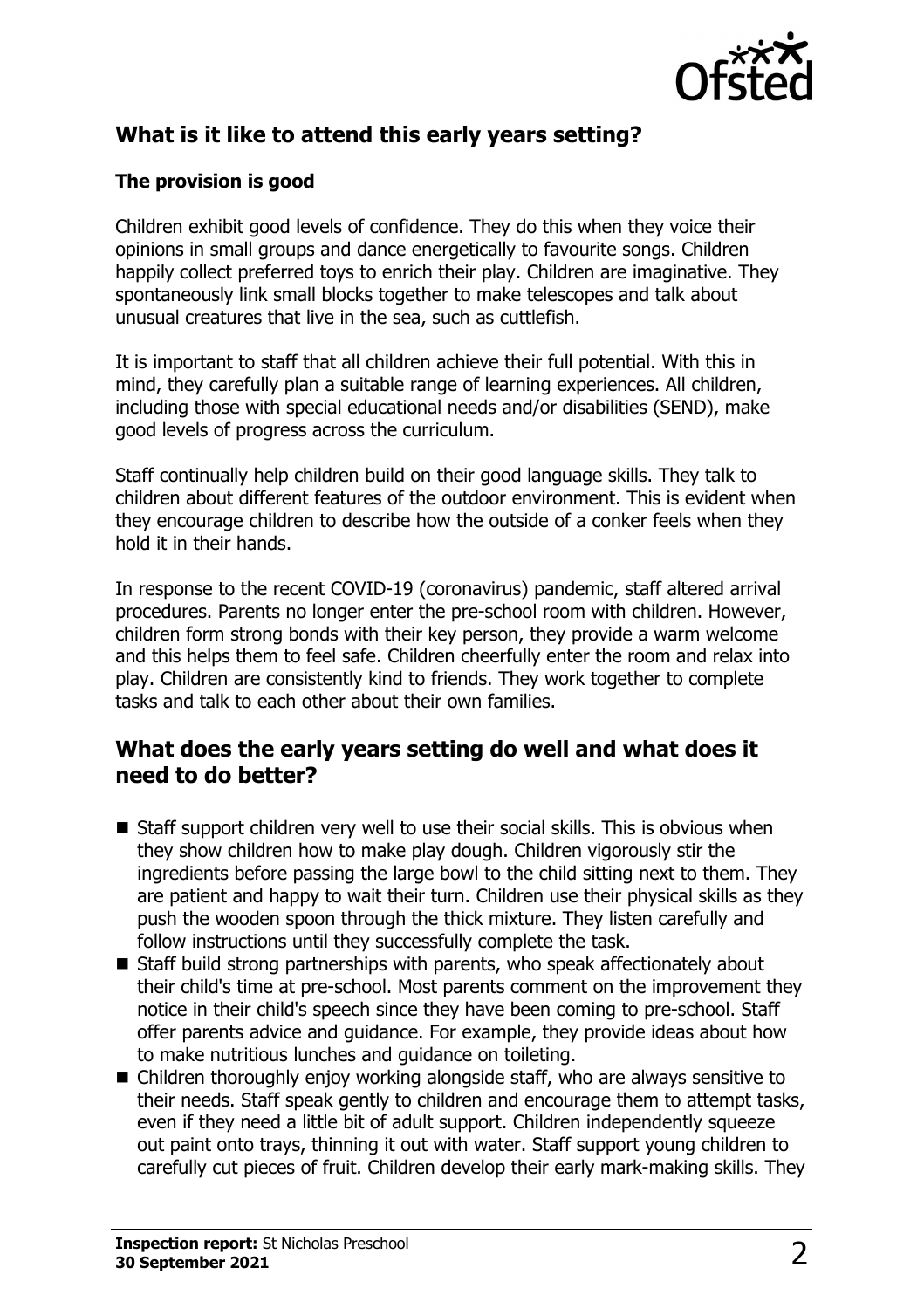

do this when they decorate apple segments and use them as stamps on sheets of paper.

- Over time, staff carry out precise assessments of children's knowledge. They use this information to plan activities and help all children make very good progress in their learning. However, staff do not consistently collect accurate information about children's development and home life, from parents, when children first start pre-school. This means that there is a slight delay in staff being able to build on what children know and can do.
- $\blacksquare$  The experienced manager seeks out a range of training opportunities, to help staff build on their professional skills. Staff choose courses that help them support children in their key groups. For instance, staff attended a course that focused on supporting children to use their imagination. In response to the training, staff increased smaller construction resources they thought would appeal to children. Children enjoy inventing new and interesting objects.
- $\blacksquare$  Staff establish strong links with professionals involved in children's care. They seek support on a variety of topics, including communication issues and behaviour management. Staff listen to other childcare professionals and follow their advice. They recognise that this additional support is beneficial for children and helps them to make good progress in their development. Staff also foster close links with local schools. They talk to teachers about children who are moving on to school in the autumn term. This is so they can help them make a smooth move into the school environment.

## **Safeguarding**

The arrangements for safeguarding are effective.

The manager, who is the designated safeguarding lead, holds regular supervision meetings with her team. In these sessions, staff talk about the welfare of children. They are aware that children respond in a range of ways if they experience trauma or upset in their lives. This is why they monitor children's behaviour, so they are alert to any issues. The manager frequently shares new, relevant safeguarding information with her team. All staff know how to report concerns about children's welfare to professionals in the local safeguarding partnership, in order to protect children from harm.

#### **What does the setting need to do to improve?**

#### **To further improve the quality of the early years provision, the provider should:**

 $\blacksquare$  gather more detailed information from parents about what their children already know and can do when they first start at the setting.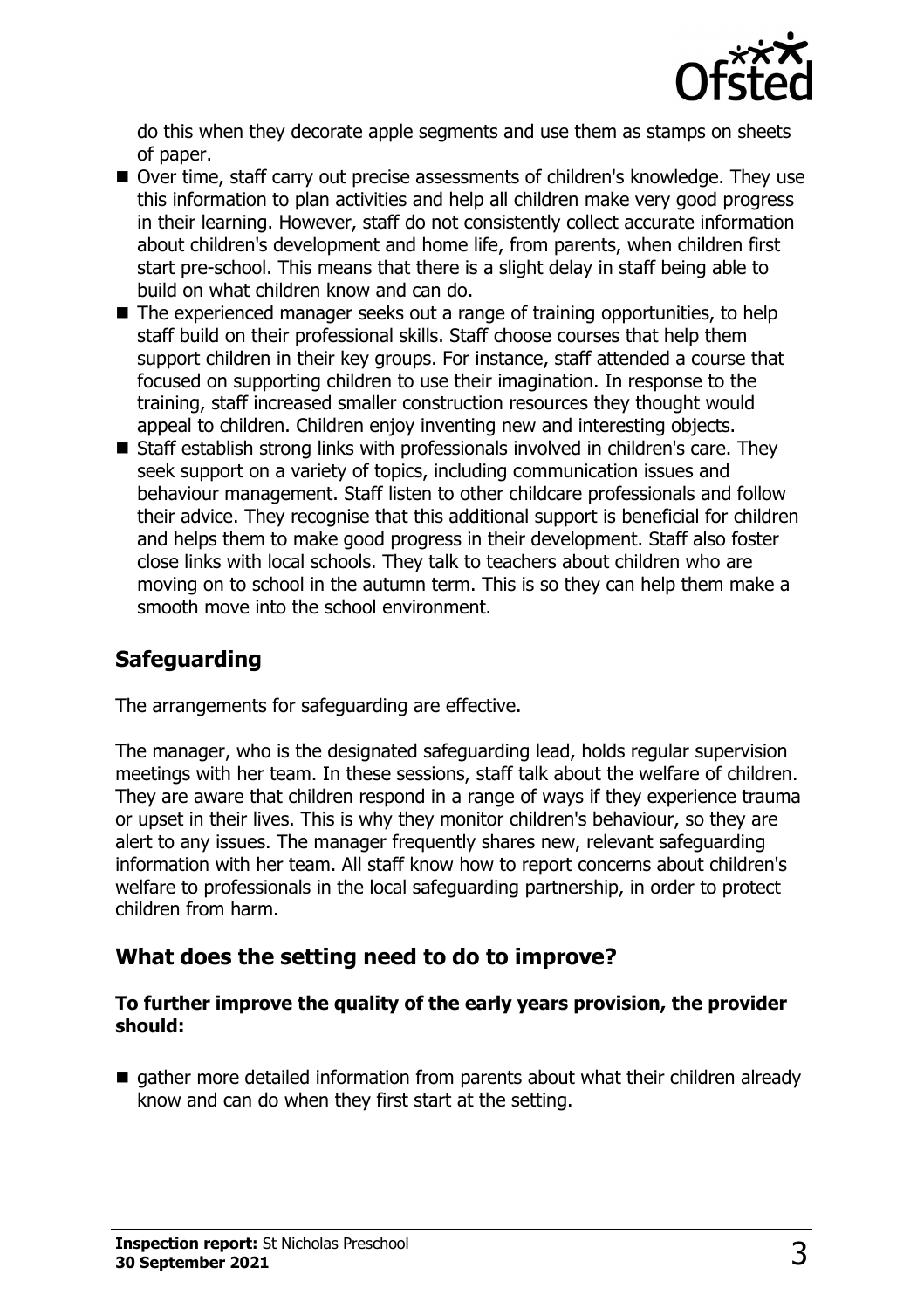

| <b>Setting details</b>                         |                                    |
|------------------------------------------------|------------------------------------|
| Unique reference number                        | EY560282                           |
| <b>Local authority</b>                         | Portsmouth                         |
| <b>Inspection number</b>                       | 10194125                           |
| <b>Type of provision</b>                       | Childcare on non-domestic premises |
| <b>Registers</b>                               | Early Years Register               |
| Day care type                                  | Sessional day care                 |
| Age range of children at time of<br>inspection | $2$ to 4                           |
| <b>Total number of places</b>                  | 24                                 |
| Number of children on roll                     | 23                                 |
| Name of registered person                      | St Nicholas Playgroup Committee    |
| Registered person unique<br>reference number   | RP522942                           |
| <b>Telephone number</b>                        | 02392426152                        |
| Date of previous inspection                    | Not applicable                     |

## **Information about this early years setting**

St Nicholas Preschool is located in Portsmouth. The pre-school is open Monday to Friday, 8.30am until 3pm, term time only. The setting employs nine members of staff, eight of these work directly with children. The manager and the deputy manager both hold a level 3 childcare qualification and five members of staff hold an appropriate level 2 qualification. The setting accepts early years education funding for two-, three- and four-year-old children.

### **Information about this inspection**

**Inspector**

Julie Bruce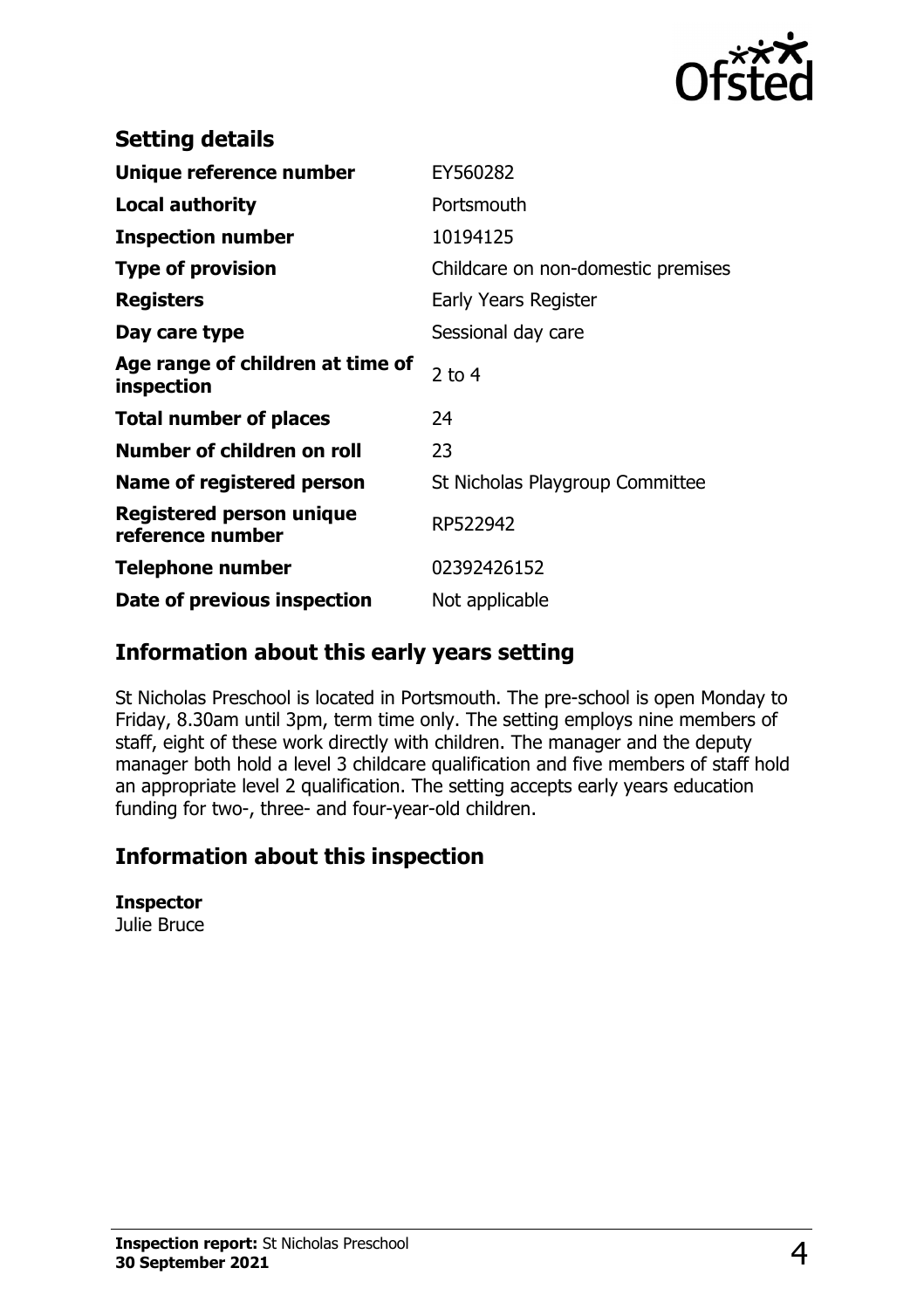

#### **Inspection activities**

- $\blacksquare$  This was the first routine inspection the provider received since the COVID-19 (coronavirus) pandemic began. The inspector discussed the impact of the pandemic with the provider and has taken that into account in her evaluation of the provider.
- $\blacksquare$  The manager and the inspector linked up to complete a learning walk. The manager spoke about the curriculum and what staff wanted children to learn.
- $\blacksquare$  The inspector and the manager jointly observed an activity. They talked about interactions between staff and children.
- $\blacksquare$  Parents shared their views about the early years setting with the inspector.
- $\blacksquare$  The inspector invited the manager to attend a leadership meeting. They discussed a range of issues and the inspector checked relevant documentation.
- $\blacksquare$  Staff talked to the inspector about the learning and development of individual children and how they intend to help them make further progress.

We carried out this inspection under sections 49 and 50 of the Childcare Act 2006 on the quality and standards of provision that is registered on the Early Years Register. The registered person must ensure that this provision complies with the statutory framework for children's learning, development and care, known as the early years foundation stage.

If you are not happy with the inspection or the report, you can [complain to Ofsted](http://www.gov.uk/complain-ofsted-report).